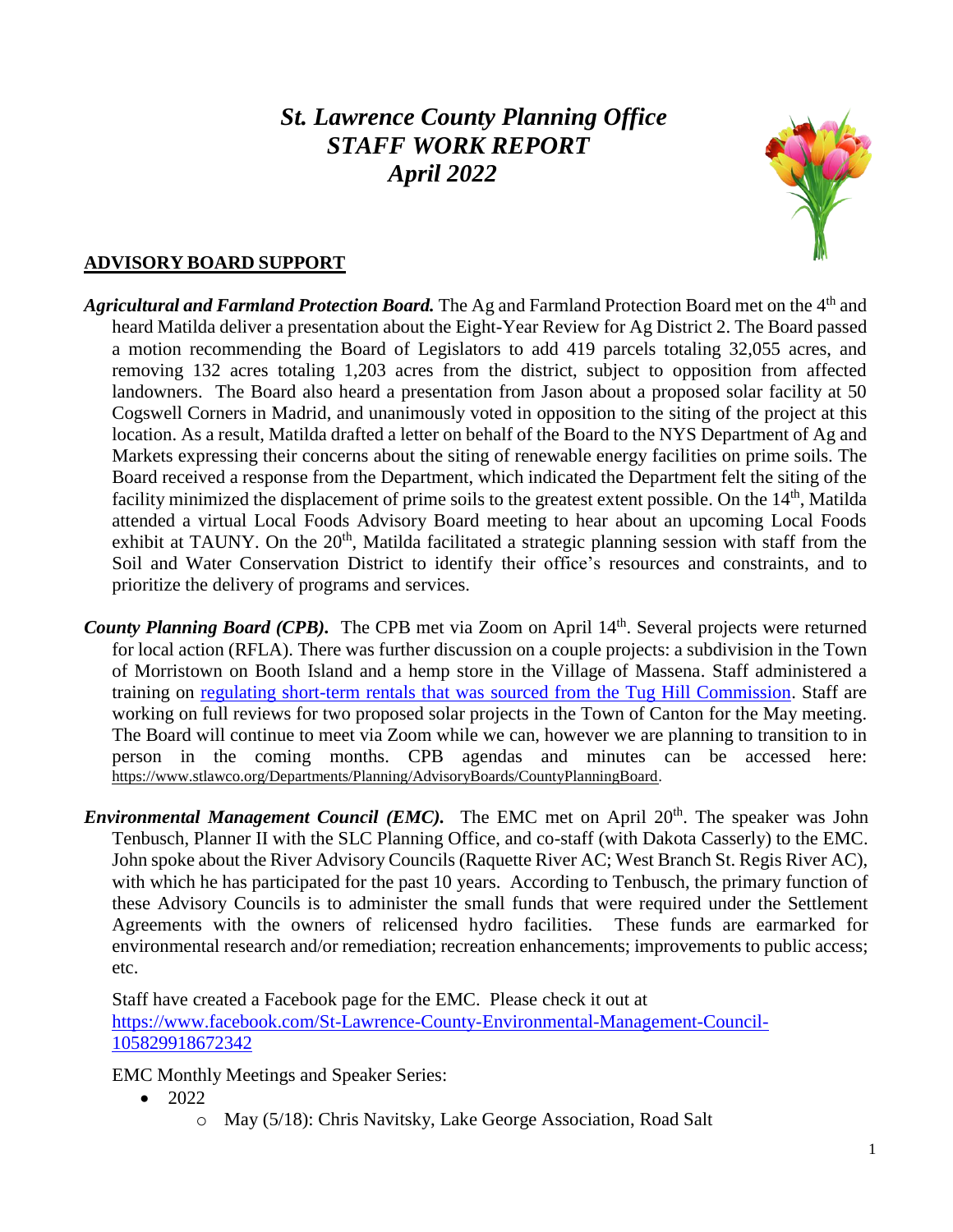- o June (6/15): Scott Schlueter, USFWS, FEMRF (Fish Enhancement, Mitigation and Research Fund)
- $\circ$  July (7/20): No meeting
- o August (8/17): EMC Picnic
- o September (9/21): Kate Cleary, SUNY Potsdam, Environmental Studies, Bats and food systems.
- $\circ$  October (10/19): Open.
- o November (11/16): Deb Christie, St. Lawrence County Trails, Economic impact of snowmobiles and ATV/UTVs.
- o December (12/21): No Meeting
- $\bullet$  2023
	- o Whitman Constantineau, Low Impact Hydropower Institute, Hydro in SLC

Staff have been sharing a weekly or bi-weekly environmental news email that contains links to environmental news in the County and beyond. Please contact the Planning Office if you would like to be added to the email.

Staff and EMC members participated in Earth Day activities at St. Lawrence University.

Staff are continuing to work with the Black Lake Association with regard to milfoil management at Black Lake. A website for this project is here: [https://stlawco.org/node/2777.](https://stlawco.org/node/2777)

*EAB Task Force.* The Emerald Ash Borer Task Force met on April 20<sup>th</sup>. Those in attendance made reports on the progress of their various EAB-related activities.

Staff continue to work with the four subcommittees on a variety of projects:

- Conservation of Resources Committee (CRC)
	- o Pollinator garden planting project in the Town of Canton.
- Environment + Economy Committee  $(E+E)$ 
	- o Fish ladder project at the dams in Ogdensburg and Madrid and PSA responses from stakeholders.
	- o DEC Deer Management Program and venison donation.
	- o Rights of Nature discussion.
	- o Road salt use in the County.
- Invasive Species Committee (ISC)
	- o Milfoil at Black Lake and a comprehensive management plan for invasive species in SLC.
- Watershed Management Committee (WMC)
	- o A member recently attended the FEMRF (Fish Enhancement, Mitigation and Research Fund) Advisory Committee meeting.
- All Committees
	- o Preparing comments to the [NYS Climate Action Council Draft Scoping Plan.](https://climate.ny.gov/Our-Climate-Act/Draft-Scoping-Plan)
	- o Support letter for St. Lawrence County Trails in the St. Lawrence Rock Ridge UMP.
	- o Board of Legislators' inquiry on nuclear power and solar panel recycling.

*Fair Housing Task Force (FHTF).* The Fair Housing Task Force co-sponsored a Fair Housing webinar with CNY Fair Housing on the 28th. Approximately 28 persons attended the session and heard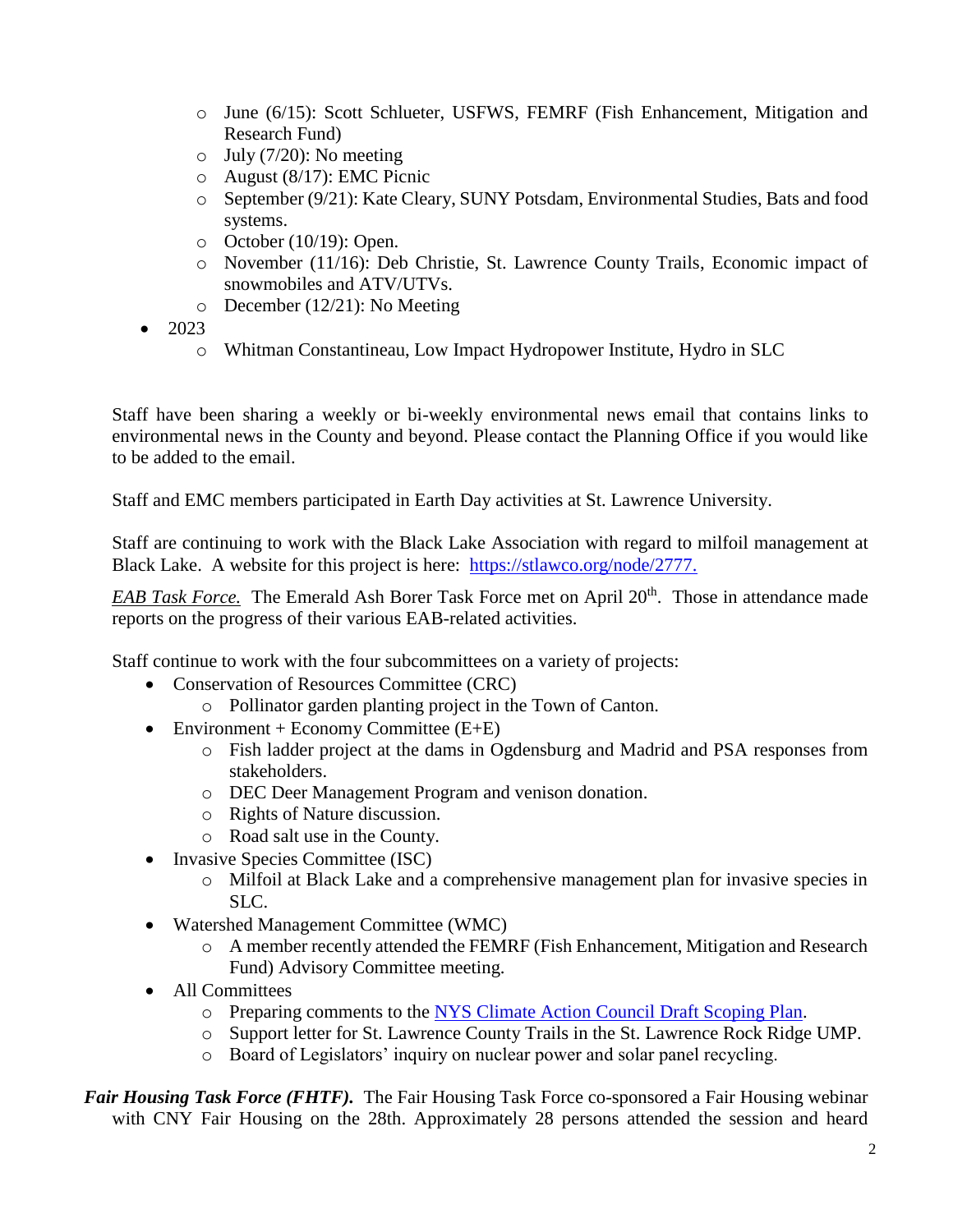presentations from CNY Fair Housing Executive Director Sally Santangelo; PJ Hearn, Staff Attorney with Legal Aid Society of Northeastern New York; Ed Sach, Mobile Crisis Counselor with Reach Out; and Courtnie Toms with Maximizing Independent Living Choices about current housing issues at the national and local level, and resources that are available to assist homeowners and renters.

### **BOARD OF LEGISLATORS**

- *Countywide Broadband Assessment.* Staff continues to work with a BOL committee to develop an implementation plan for the completed [broadband study.](https://stlawco.org/Broadband-Study) In April, staff coordinated and participated in two Committee meetings and two working sessions. Funding opportunities are being examined and work continues to validate and refine the list of unserved addresses in the County.
- **Jones & Laughlin (J&L) Site.** No DEC technical conference calls have been held since March 24<sup>th</sup>.

## **COMMUNITY / ECONOMIC DEVELOPMENT**

*Community Development Block Grants (CDBG).* The Planning Office administers four open grants: the 23<sup>rd</sup> round of the Direct Homeownership Assistance Program; the third round of its Countywide Housing Rehabilitation Program (CHRP 3); the recently-funded SLC-CARES award to conduct housing rehabilitation for populations vulnerable to COVID-19; and the even more-recently awarded fourth round of the Countywide Housing Rehabilitation program (CHRP 4).

Staff are working on the Environmental Review for CHRP 4 and the COVID CARES Grant Admin Plan.

The Office of Community Renewal (OCR) sent a report to the Chair of the BOL about their monitoring of the almost-completed DHAP 23 and CHRP 3 programs. According to the report, for each grant, OCR found that "The review of your program administration and project files indicates compliance with the statutory and regulatory requirements of the program. In addition, the Monitoring Visit did not identify any areas where improvements could be made. I would like to take this opportunity to commend you for your excellent work in administering the NYS CDBG grant. (Signed by Charles Philion, Program Director)"

- *Lead Hazard Abatement Program*. This \$1 million award from the US Department of Housing and Urban Development (HUD) is providing lead-based paint stabilization, or abatement assistance, to low- and moderate-income households throughout the county. By the end of April, the Planning Office reports that 16 units have been completed, 3 units are in the construction process, and 10 clients are in an application phase.
- *Recreation.* Staff are actively following a handful of organizations and attending webinars that address developing recreational assets in rural communities. Staff recently attended webinars on community trails and risk management hosted by American Trails.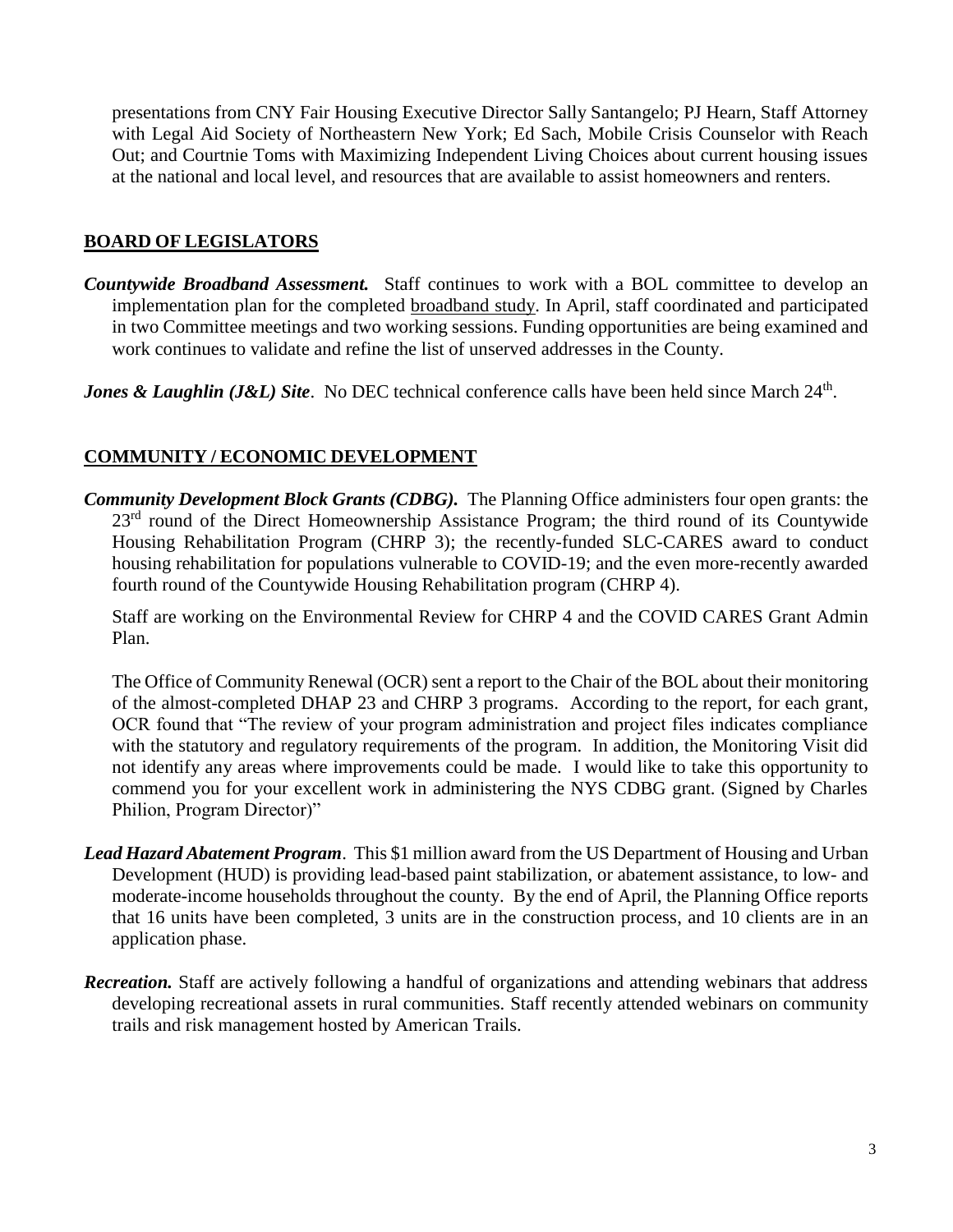# **GEOGRAPHIC INFORMATION SYSTEM**

#### *County Enterprise GIS*.

- <https://gis.stlawco.org/portal/home/index.html>
- GIS Web App: Proposed Solar sites in the County: Updated with recent Madrid solar project (Acer Solar).
	- <https://gis.stlawco.org/portal/apps/View/index.html?appid=6f3d7fb0923448ed90c3385eb0f8a872>
- GIS Web Map: 2021 Septic Repair Program Waterbodies with 250' Buffer: <https://gis.stlawco.org/portal/home/webmap/viewer.html?webmap=d8a8b0c7e637400a9c269323b7670a19>
- *Emergency Management Services.* Staff continue to provide GIS assistance to this department as their GIS workflows evolve. In partnership with SLC Real Property, Staff is assisting with the publication of an address dataset and other County GIS data that is useful for emergency response for dispatch and officers in the field.
- *SLC IDA.* Staff were successful in working with the IDA's consultant to transfer a GIS dataset for Arconic to County servers.
- *Massena Zoning Map.* Matilda assisted with a request from the Village of Massena to revise its zoning map.
- *Clarkson University GIS.* Staff assisted with sharing the County's multi-use trails' data.

# **GRANTS**

- *Congressionally Directed Spending Request FY23.* Staff assisted County Highway in preparing and submitting this \$3.3 million request for construction funds for BIN 3341700 - CR 35 over Trout Brook in the Town of Potsdam.
- *DR-4480 COVID-19 Pandemic Hazard Mitigation Grant Program (HMGP).* Staff are examining opportunities for County projects under this unique funding opportunity resulting from the Federal Disaster Declaration due to COVID-19.
- *NYS OASAS Comprehensive Integrated Outpatient Treatment Programs.* Staff assisted Community Services in preparing the narrative for this \$250,000 request.
- *Grants Notice Distribution.* The Grants Notice is distributed to County Department Heads, Legislators, Superintendents of Schools, local municipal officials and approximately 350 additional individuals representing organizations throughout the North Country.
- *Hazard Mitigation Plan, 5-Year Update*. Staff are assisting Emergency Services with the required fiveyear update of the SLC Multi-Jurisdictional All-Hazard Mitigation Plan. The consulting team is addressing comments on the draft HMP from NYS Division of Homeland Security and Emergency Services.
- *Septic Repair Program.* The County has funds from the NYS Environmental Facilities Corporation (EFC) to repair or replace deficient septic tanks within 250 feet of the St. Lawrence River in communities west